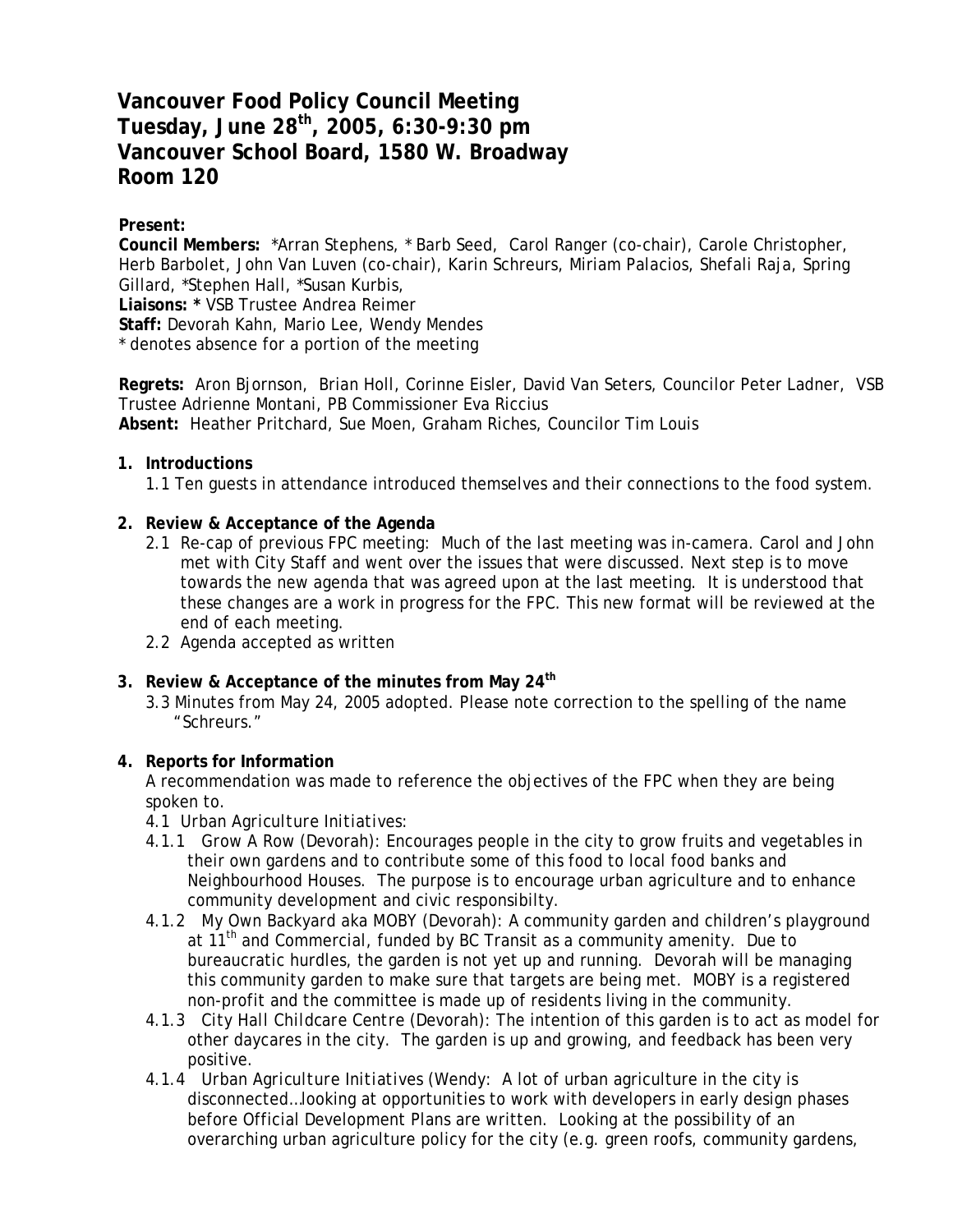rooftop gardens, etc). City Staff are in the process of educating and informing other CoV departments of the role of urban agriculture. Presentations are being made to other departments in the CoV to create a dialogue and to find solutions to obstacles that currently exist for encouraging such initiatives.

- 4.1.5 *Beekeeping* (Mario): Council Report date is July 21, 2005. This is in response to the prohibition to have bees legally kept in the city. Encouraging Council to lift the ban on beekeeping, to create policy guidelines for best practices for beekeeping, and for further instructions from Council as how to put regulations and guidelines for beekeeping within City by-laws.
- 4.1.6 *Federal Department of Public Works* (Susan K.): Opportunity exists to use underutilized land that is under federal jurisdiction as urban agriculture. More information to follow at a later meeting.

**DISCUSSION:** Herb B. requested that summaries of initiatives being put forward by Staff to City Council be presented to FPC members in advance of going to Council. Mario suggested that we could review possibilities to do this. For example, Council Report templates have areas where additional comments can be included. When appropriate, commentary from the FPC could be included in these sections of the report. Staff would determine what reports would be appropriate for the FPC to comment on. Further discussion of this item will be tabled to item 6.

- *4.2 Food Security Initiatives:*
- *4.2.1 Emergency Breakfast Program* (John V.): About a year ago the Salvation Army, the Vancouver Food Bank, and St. James Community Services extended the Emergency Breakfast program to set up sites outside of the downtown core, through \$189,000 offunding from The Vancouver Agreement (VA) and Western Diversification (WD).The goal was to prevent people from coming into the DTES if they otherwise would not go there. The food was made and prepared by the Salvation Army. As of July 31, 2005, the Vancouver Agreement and Western Diversification will no longer be funding the Emergecny Breakfast Program as their priorities have moved to economic development opportunities rather than emergency food distribution. At this time the Dugout will be the only emergency breakfast location available in the city in the morning. Approximately \$35,000 that was not used will be returned to the program.
- *4.2.2 Food Assessment Research Project* (Herb B.): The research looks at the charitable food system within the larger context of the food system. Two versions of a report have been completed. A shorter version of the report will eventually be created; however, a review process is still needed for this report. FPC input would be appreciated. Feedback for this report will be informal. A copy of the report will be circulated to the FPC. Susan K. recommended that the report also be available online, and then readers could update the information on an annual basis. Mario suggested that the terms of reference of the FPC could be reviewed…it is not clear in the current terms of reference how much research activities the FPC should engage in…this could help the FPC to access future funding from the CoV.
- *4.3 Public Outreach:*
- *4.3.1 UBC Farm Aboriginal Community Kitchen Garden* (Devorah): A large contingent of aboriginal people have come together from the Downtown Eastside to work on this project.
- 4.3.2 *World Urban Forum (WUF & IRDC)* (Wendy): IDRC is an Ottawa-based NGO that has been working on urban agriculture initiatives. A meeting was held to talk about urban agriculture sessions that will be held at the WUF (June 2006). An urban agriculture tour will be created as well as a presentation. This tour will take place as close to the downtown core as possible. Susan K. can email a draft of the tour to those FPC members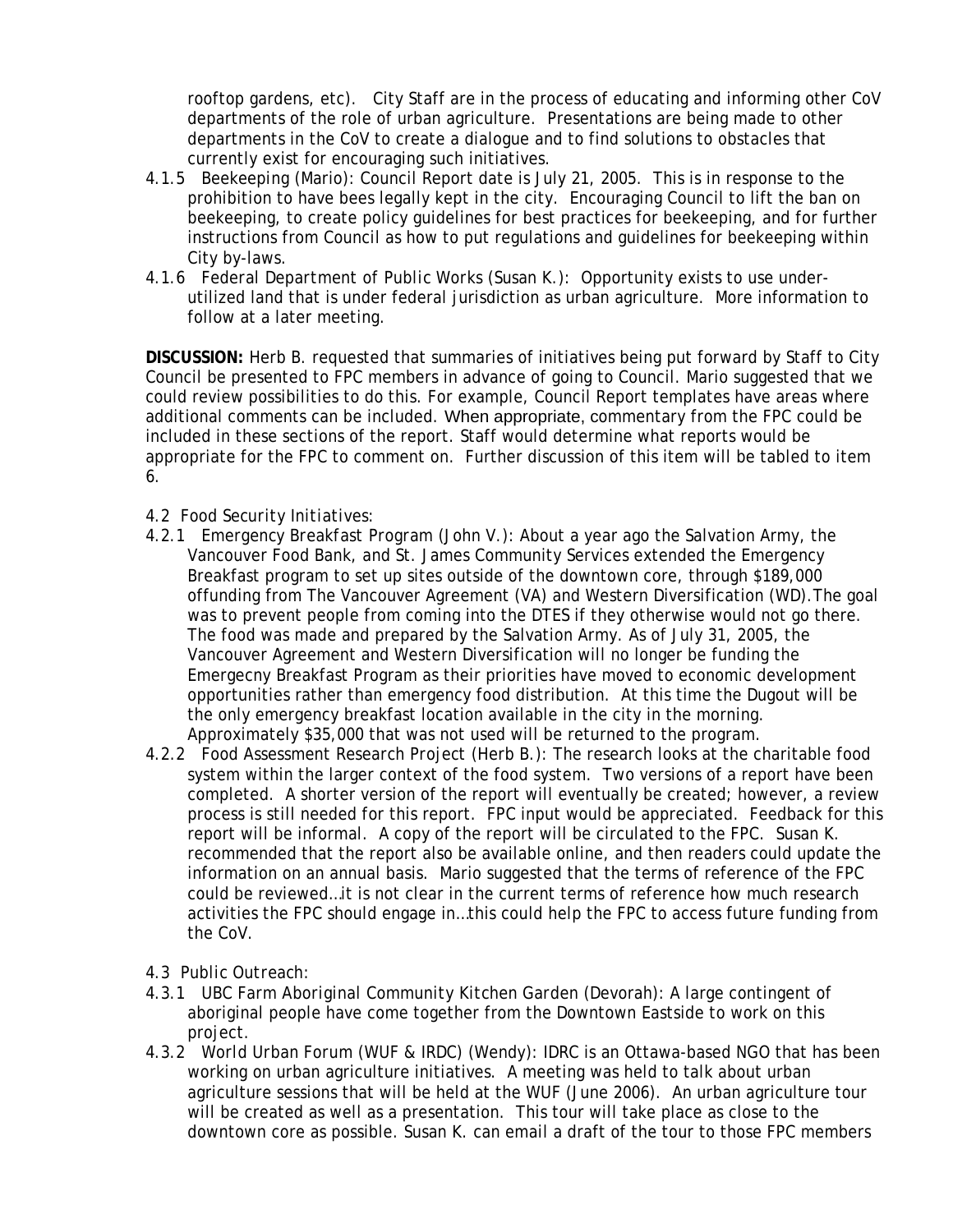that are interested. There may also be options for self-guided tours. FPC should decide by the end of July how they would like to contribute to these sessions. Contact Wendy if the FPC is interested in submitting recommendations for these sessions.

**DISCUSSION:** Herb B. suggested that the FPC could be presented as part of the urban agriculture sessions. Devorah suggested that local food products could be show-cased at the WUF for the urban agriculture sessions. Karin S. & Spring G. expressed interest in pursuing this idea.

- *4.4 City Hall Liaisons:*
- *4.4.1. FP Reports to City Council* (Wendy): The Staff progress report will go to Council on July 21, 2005. The report is very general and focuses on the work of the FP Staff. Devorah stated that a separate VFPC report is booked to be presented to Council on October 20, 2005. The draft of this report would be sent out for the September 27, 2005 FPC meeting for review and that it could be ready for submission by October 4, 2005.
- 4.4.2. *Office of Sustainability partnership* (Wendy): A working relationship was created between the FP Staff and the Office of Sustainability. There are many projects that the two departments could collaborate on in the future. Devorah – the OoS is still determining how they want to set up a task force on sustainability.
- 4.4.3. *Internal Staff Presentations* (Wendy): People have been very supportive within the CoV. Some of these presentations included audiences within Social Planning, CityPlan, Association of Landscape Architects, and informal meetings with colleagues in Engineering Services. Future presentations include the Housing Centre, the Office of Cultural Affairs, and the Office of Sustainability. These presentations have been well received. Recommendation that this presentation be shared with the FPC.

# **5. Follow–up of Items Requiring Action**

# *5.1 VFPC Forum debriefing:*

The VFPC was a huge success. Approx. 130-150 attendees; 8 presentations; 15 display tables. Based on the evaluation forms 30 out of 34 people found it very informative. Networking, presentations, and displays were the top three items of the Forum. Some people asked to hear about the work of the FPC, and others recommended shorter presentations and more of them. Every request to present was accepted.

- 5.2 *Reports from 4 priority area sub-committees:*
- *5.2.1. Institutional Food Purchasing Policy* (Miriam P.): the committee did not meet during June but there was email communication. A report has been put together to help guide the work of the committee. At present, the committee is organizing and summarizing the report.
- 5.2.2. *Access To Groceries* (Spring G.): the committee has halted their current research in order to review the work of the Food Assessment Research. Once the report is available, they will re-group and determine how to proceed.
- 5.2.3. *Food Charter* (Carole C.): the committee has been working on the Food Charter and refining it. The text has been re-worked to be more concise and effective. Working on creating a one-page document. Needs to be accessible and well organized to identify the problem that the process is attempting to address.
- *5.2.4. Food Waste Systems* (Susan K): need to engage Staff to assist their work. Solid waste management – would like FP Staff to liaise with the Solid Waste Management committee at the CoV. Want to talk to local food processors to hold meetings on solid waste production. Asking CoV Staff to attend FPC sub-committee meetings to provide input on the work that the committees are doing.
- **6. New Business & Inquiries** 
	- *6.1 Review & evaluation of evening's agenda process*